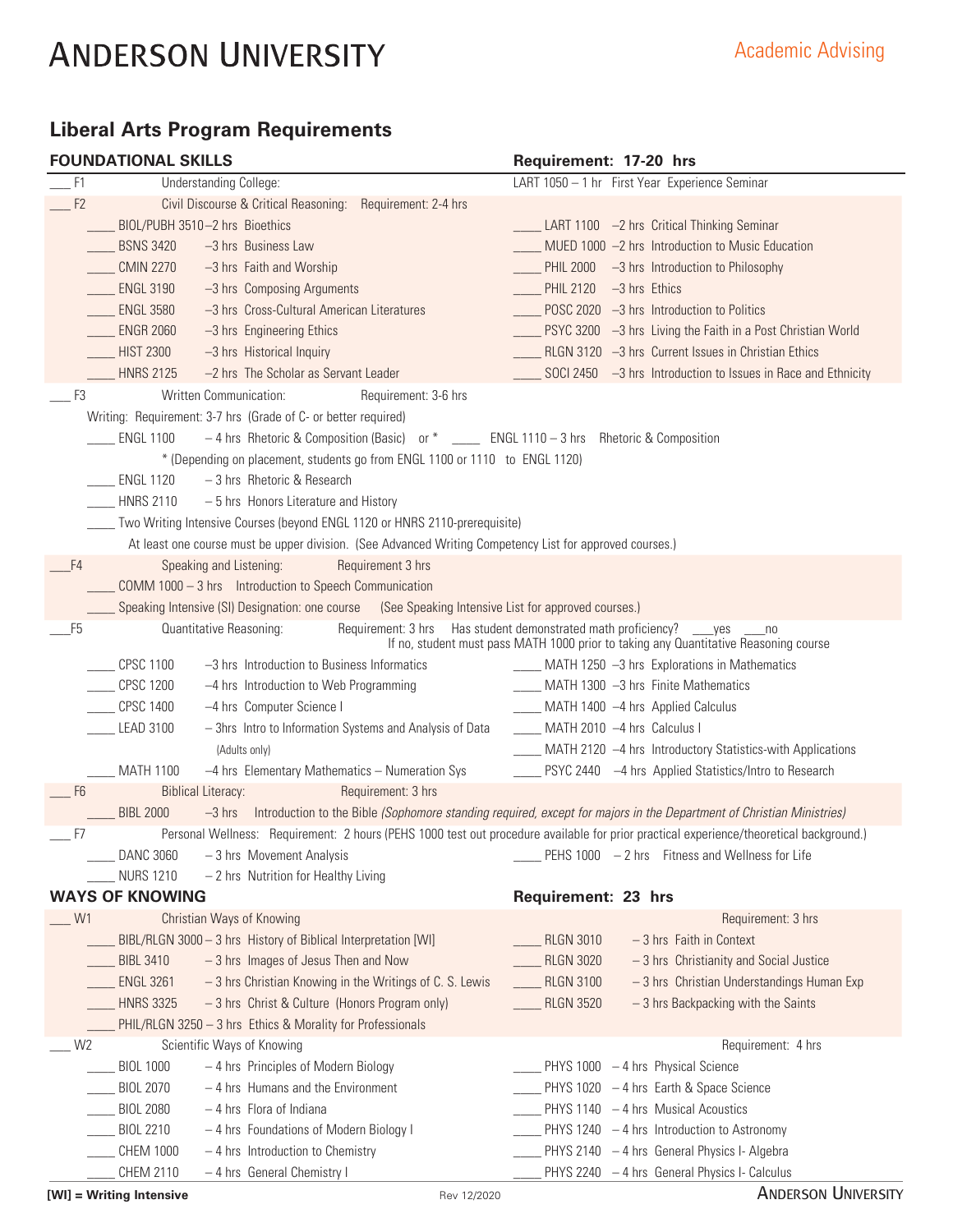| <b>EXSC 2140</b>                          | - 4 hrs Nutrition in Health & Disease                                                                                               | PSYC 3210 - 4 hrs Behavioral Neuroscience                                                                                                                              |
|-------------------------------------------|-------------------------------------------------------------------------------------------------------------------------------------|------------------------------------------------------------------------------------------------------------------------------------------------------------------------|
| <b>HNRS 2210</b>                          | - 4 hrs Scientific Discoveries and Paradigm Shifts (Honors Program only)                                                            |                                                                                                                                                                        |
| W <sub>3</sub>                            | Civic Ways of Knowing                                                                                                               | Requirement: 3 hrs                                                                                                                                                     |
| <b>HIST 2000</b>                          | -3 hrs History of World Civilization                                                                                                | ___ HIST 2110 - 3 hrs American Civilization I                                                                                                                          |
| <b>HIST 2030</b>                          | - 3 hrs Western Civilization I                                                                                                      | $HIST 2120 - 3 hrs$ American Civilization II                                                                                                                           |
| <b>HIST 2040</b>                          | - 3 hrs Western Civilization II                                                                                                     | POSC 2100 - 3 hrs American National Government                                                                                                                         |
| <b>HNRS 2110</b>                          | - 5 hrs The Scholar in the Academy: Journeys and Migrations in the Western Tradition (Honors Program only)                          |                                                                                                                                                                        |
| W4                                        | Aesthetic Ways of Knowing                                                                                                           | Requirement: 3 hrs                                                                                                                                                     |
| AE Aesthetic Integrative course for 3 hrs |                                                                                                                                     |                                                                                                                                                                        |
| <b>ARTS 1210</b>                          | $-3$ hrs Drawing for Liberal Arts                                                                                                   | COMM 2550-3 hrs Appreciation of Great Speeches (SI)                                                                                                                    |
| <b>ARTS 1230</b>                          | $-3$ hrs Painting for Liberal Arts                                                                                                  | ENGL $1400 - 3$ hrs Valuing Through Literature                                                                                                                         |
| <b>ARTS 1250</b>                          | -3 hrs Graphic Design for Liberal Arts                                                                                              | MUSC 2210 - 3 hrs Music, the Arts and Culture                                                                                                                          |
| <b>ARTH 2000</b>                          | -3 hrs Great Themes in Art History                                                                                                  |                                                                                                                                                                        |
|                                           | If you did not use an AE option to fulfill Aesthetic, choose one class from AP (Appreciation) and one from AX (Experiential).       |                                                                                                                                                                        |
| (AP) _____ DANC 3510                      | - 2 hrs Period Dance                                                                                                                | ____ MUSC 2110 - 2 hrs Intro to Music Literature                                                                                                                       |
| <b>ENGL 2500</b>                          | - 2 hrs Appreciation of the Writing Craft [WI]                                                                                      | MUSC 2220 - 2 hrs Music in Society                                                                                                                                     |
| <b>MUED 2110</b>                          | - 2 hrs Music for the Elem Classroom                                                                                                | $THEA 2350 - 2 hrs$ Introduction to Acting                                                                                                                             |
|                                           |                                                                                                                                     | ____ MUPF 1030 - 1 hr Class Lessons in Piano I                                                                                                                         |
| DANC 1120-2120-3120<br>(AX)               | $-1$ hr Tap $1/$ II / III                                                                                                           |                                                                                                                                                                        |
|                                           | DANC 1220-2220-3220-4220 - 1 hr Modern Dance I / II / III / IV                                                                      | $MUPF 1070 - 1430 - 1$ hr Ensembles                                                                                                                                    |
|                                           | DANC 1320-2320-3320-4320 - 1 hr Jazz I / II / III / IV                                                                              | ____ MUPF 1410 - 1 hr Class Lessons in Guitar I                                                                                                                        |
|                                           | DANC 1420-2420-3420-4420 - 1 hr Ballet I / II / III / IV                                                                            | $MUPF 1420 - 1 hr Class$ Lessons in Guitar II                                                                                                                          |
|                                           | ENGL 2510 $-1$ hr *Creative Writing Workshop                                                                                        | MUPF 1700 $-4890 - 1$ hr Private Study (voice, piano, instr)                                                                                                           |
| <b>MUPF 1010</b>                          | -1 hr Class Lessons in Voice I                                                                                                      | *(Corequisite requirement of ENGL 2500)                                                                                                                                |
|                                           | W5 Social and Behavioral Ways of Knowing:                                                                                           | Requirement: 3 hrs                                                                                                                                                     |
|                                           | ECON 2010 - 3 hrs Principles of Macroeconomics                                                                                      | $\frac{1}{2}$ SOCI 2010 - 3 hrs Introduction to Sociology                                                                                                              |
| SOCI 2020                                 | -3 hrs Social Problems                                                                                                              | SOCI 2100 $-3$ hrs Family in Global/Diverse Context                                                                                                                    |
|                                           | EDUC/PSYC 2110 - 3 hrs Educational Psychology                                                                                       | PSYC 2000 - 3 hrs General Psychology                                                                                                                                   |
| <b>LEAD 2300</b>                          | - 3 hrs Social Problems and Their Impact on the Workplace<br>(Adults Only)                                                          | ____ HNRS 3311 - 3 hrs Honors Social Science (Honors Program only)                                                                                                     |
| Global/Intercultural Ways of Knowing      |                                                                                                                                     | Requirement: 7 hrs                                                                                                                                                     |
|                                           | One foreign language course (4) based on departmental placement plus one global/intercultural or additional foreign language course |                                                                                                                                                                        |
| W6                                        | Modern Foreign Languages                                                                                                            |                                                                                                                                                                        |
| <b>FREN 1010</b>                          | - 4 hrs Elementary French I                                                                                                         | SPAN 1010 - 4 hrs Elementary Spanish I                                                                                                                                 |
| <b>FREN 1020</b>                          | - 4 hrs Elementary French II                                                                                                        | SPAN 1020 - 4 hrs Elementary Spanish II                                                                                                                                |
| <b>FREN 2010</b>                          | - 4 hrs Intermediate French I                                                                                                       | SPAN 2010 - 4 hrs Intermediate Spanish I                                                                                                                               |
| <b>FREN 2020</b>                          | - 4 hrs Intermediate French II                                                                                                      | SPAN 2020 - 4 hrs Intermediate Spanish II                                                                                                                              |
| GERM 1010                                 | - 4 hrs Elementary German I                                                                                                         | SPAN 3010 - 4 hrs Spanish Composition [WI]                                                                                                                             |
| <b>GERM 1020</b>                          | - 4 hrs Elementary German II                                                                                                        | FLAN 2000 $-4$ hrs Language and Society*                                                                                                                               |
| <b>GERM 2010</b>                          | - 4 hrs Intermediate German I                                                                                                       |                                                                                                                                                                        |
|                                           | Ancient Languages                                                                                                                   |                                                                                                                                                                        |
| <b>BIBL 2110</b>                          | - 4 hrs Beginning Hebrew I                                                                                                          | BIBL 2210 $-4$ hrs Beginning Greek I                                                                                                                                   |
|                                           |                                                                                                                                     |                                                                                                                                                                        |
| <b>BIBL 2120</b>                          | - 4 hrs Beginning Hebrew II                                                                                                         | BIBL 2220 - 4 hrs Beginning Greek II                                                                                                                                   |
|                                           |                                                                                                                                     | * International students who completed secondary schooling in a language other than English take either a foreign language (placement testing as needed) or FLAN 2000. |
| W7                                        | Global/Intercultural                                                                                                                |                                                                                                                                                                        |
| <b>BIBL 3310</b>                          | -3 hrs Archeology History/Ancient Near East                                                                                         | ____ HIST/RLGN 3320-3 hrs World Religions                                                                                                                              |
| <b>BSNS 3120</b>                          | $-3$ hrs Global Business                                                                                                            | HIST 3360 $-3$ hrs History of Modern Asia                                                                                                                              |
| <b>DANC 3000</b>                          | $-3$ hrs Global Dance Forms                                                                                                         | HIST 3370 - 3 hrs General History of Latin America                                                                                                                     |
| <b>EDUC 3550</b>                          | - 3 hrs Intercultural Education                                                                                                     | HIST 3425 - 3 hrs Slavery and Freedom in the Modern World [WI]                                                                                                         |
| <b>ENGR 2080</b>                          | -3 hrs Service Through Engineering & Technology                                                                                     | HRNS 3221 - 3 hrs The Scholar as Citizen (Honors Program) [WI]                                                                                                         |
| <b>ENGR 2090</b>                          | - 2 hrs Systems Engineering                                                                                                         | LEAD 4550 - 3 hrs Diversity and Intercultural Humility (Adults only)                                                                                                   |
| <b>FLAN 2000</b>                          | - 4 hrs Language and Society                                                                                                        | MUSC 2330 - 3 hrs Intro To World Music                                                                                                                                 |
| <b>FLAN 3400</b>                          | -3 hrs The French and Spanish Speaking Caribbean                                                                                    | POSC 3320 - 3 hrs Civilian Perspectives on Political Violence [WI]                                                                                                     |
| <b>HIST 3100</b>                          | - 3 hrs Ancient History                                                                                                             | POSC 3450 - 3 hrs Politics of the Modern World [WI]                                                                                                                    |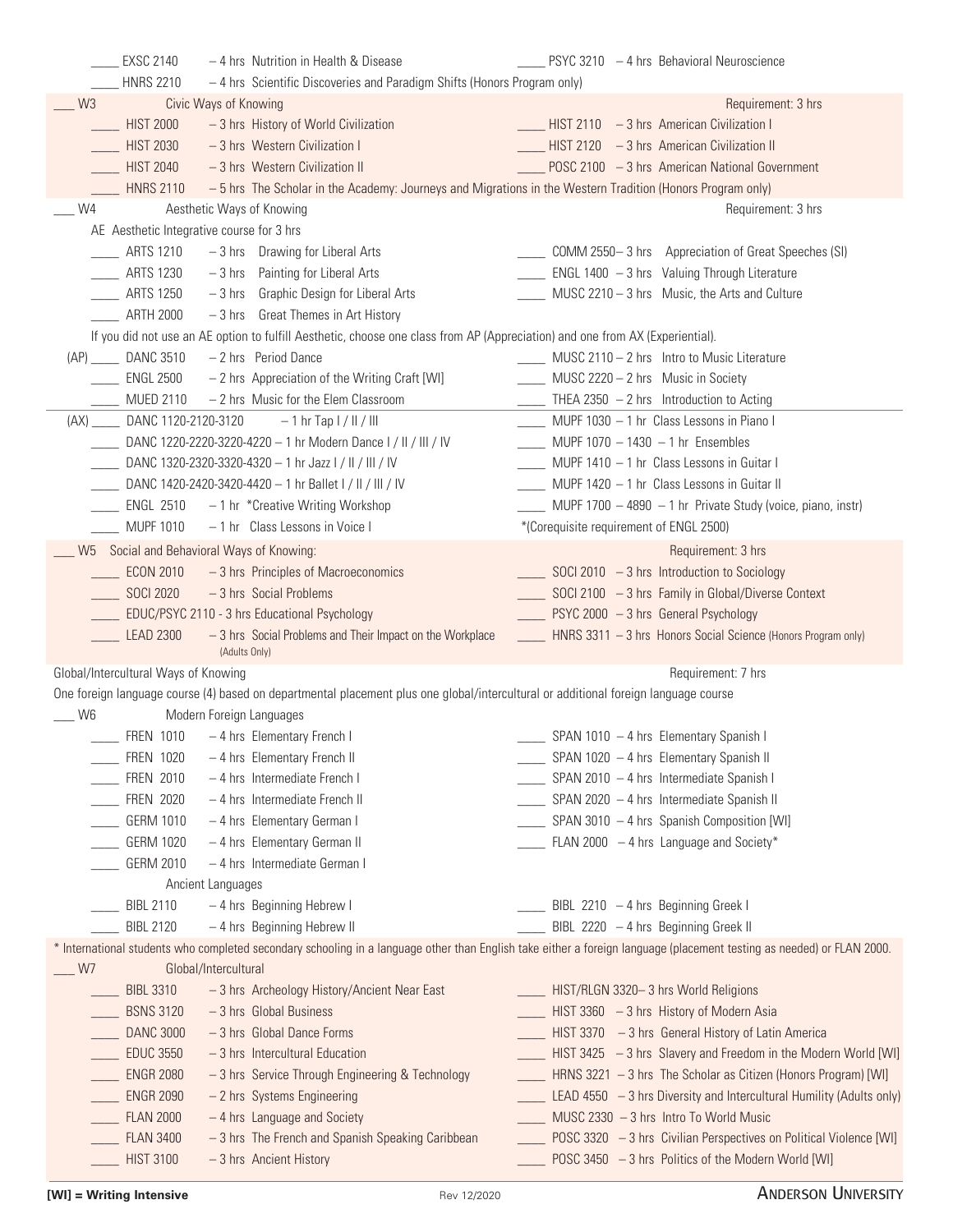| <b>HIST 3190</b> | -3 hrs The Jewish Holocaust in Historical Context | SOCI 2450 $-3$ hrs Intro to Issues in Race & Ethnicity |
|------------------|---------------------------------------------------|--------------------------------------------------------|
| <b>HIST 3240</b> | $-3$ hrs History of Russia & the Soviet Union     | SOCI 3470 $-3$ hrs Environmental Sociology             |
| <b>HIST 3250</b> | $-3$ hrs History of the Cold War                  | $SPAN 3020 - 4$ hrs Spanish Conversation               |
| <b>HIST 3260</b> | -3 hrs Women in the World, 1800 to Present [WI]   | SPAN 3101 $-4$ hrs Spanish for Health Care             |
| <b>HIST 3280</b> | $-3$ hrs The Age of Global Empires                | SPAN 3102 $-4$ hrs Spanish for Ministry                |
| <b>HIST 3300</b> | $-3$ hrs Middle East [WI]                         | Additional foreign language course from W6             |

### \_\_\_ W8 **EXPERIENTIAL**

An experiential learning activity that will be fulfilled by a course, internship, practicum, capstone, clinical, or approved academic department activity.

## **SPEAKING INTENSIVE COURSES**

## **One Oral Communications Intensive class course beyond COMM 1000**

|                               | ARTS 4950 $-4$ hrs Comprehensive Projects II                                     |           | LART $4500 - 3$ hrs Critical Thinking and Transformative Development             |
|-------------------------------|----------------------------------------------------------------------------------|-----------|----------------------------------------------------------------------------------|
|                               | ATRG 4910 $-2$ hrs Seminar in Athletic Training                                  |           | LEAD 4990 $-3$ hrs Action Research Project (Adults only)                         |
|                               | BSNS 3210 $-3$ hrs Buyer/Seller Relations                                        |           | MATH 4000 $-2$ hrs Problem Seminar                                               |
| BSNS 4480 $-3$ hrs Leadership |                                                                                  |           | MUBS 3350/BSNS 3330 $-$ 3 hrs Music Marketing                                    |
|                               | CHEM/BIOL/PHYS 4910/4920 - 1 hr Science Seminar                                  |           | MUED $3110 - 3$ hrs Music in the Elementary School                               |
|                               | CMIN 3910 - 3 hrs Ministry Seminar                                               |           | MUED 3350 $-2$ hrs Voice Pedagogy                                                |
|                               | COMM 2550 - 3 hrs Appreciation of Great Speeches                                 |           | MUSC 4955 $-3$ hrs Senior Presentation                                           |
|                               | COMM $3420 - 3$ hrs Cinema Studies                                               |           | MUTR 3210 $-2$ hrs Musical Theatre Styles I                                      |
|                               | $CRIM 4900 - 3 hrs$ Criminal Justice Seminar                                     |           | NURS 4960 $-4$ hrs Leadership Capstone                                           |
|                               | $CPSC 4960 - 2$ hrs Senior Design Capstone II                                    |           | PETE 4900 $-2$ hrs Tech Application in Sport, Physical Act, & Rec                |
|                               | DANC 3050 $-3$ hrs Dance Pedagogy                                                | POSC 3211 | $-3$ hrs The Congress                                                            |
|                               | EDUC 4120 - 4 hrs Organization and Management for the<br>Elementary Classroom    |           | POSC $3212 - 3$ hrs The Presidency                                               |
|                               |                                                                                  |           | POSC $3370 - 3$ hrs Intelligence and Security Studies                            |
|                               | EDUC 4710 $-4$ hrs Management/Organization/Methods in the<br>Secondary Classroom |           | PSYC 3200 $-3$ hrs Living the Faith in a Post Christian World                    |
|                               | $ENGL$ 3050 $-3$ hrs History of the English Language                             |           | $PSYC$ 4110 $-3$ hrs Capstone: Psychological Issues/Youth                        |
| <b>ENGL 2220</b>              | $-3$ hrs Global Literature                                                       |           | PSYC 4210 $-3$ hrs History and Systems                                           |
|                               | $ENGR 4960 - 2 hrs$ Engineering Senior Design II                                 | PSYC 4520 | -3 hrs Capstone Research II                                                      |
| <b>EXSC 4920</b>              | $-2$ hrs Seminar in Exercise Science                                             | SOCI 4200 | $-3$ hrs Social Stratification                                                   |
| <b>FLAN 4900</b>              | $-3$ hrs Senior Seminar in Foreign Languages                                     | SOCI 4950 | -3 hrs Family Life Education Methodology and Professional<br>Ethics and Practice |
| <b>HIST 2300</b>              | $-3$ hrs Historical Inquiry                                                      |           | SOWK 4850 - 3 hrs Social Work Practicum                                          |
| <b>HIST 2350</b>              | -3 hrs Foundation of Public History                                              |           | SPAN 3020 $-3$ hrs Spanish Conversation                                          |
| <b>HIST 4930</b>              | - 1 hrs Senior Seminar                                                           |           | THEA 3210 - 3 hrs Musical Theatre Styles I                                       |
|                               | HNRS 2125 $-2$ hrs Scholar as Servant Leader (Honors Program only)               |           |                                                                                  |
|                               |                                                                                  |           |                                                                                  |

#### **ADVANCED WRITING COMPETENCY**

#### **Two writing intensive courses beyond ENGL 1120 (pre-requisite)**

| One of the two courses must be upper-division.                                                                             | $CRIM/ SOCI 2510 - 4 hrs$ The Nature of Crime and Social Deviance                |
|----------------------------------------------------------------------------------------------------------------------------|----------------------------------------------------------------------------------|
| ACCT 4900 - 1 hrs Professional Ethics for Accountants                                                                      | DANC 3010 $-3$ hrs Dance History Survey                                          |
| ARTH 3030 $-3$ hrs Contemporary Art/Design                                                                                 | EDUC 3120 $-3$ hrs Educational Assessment for Classroom Teacher                  |
| ATRG 3440 $-3$ hrs Therapeutic Rehabilitation                                                                              | EDUC/ENGL 3590 $-3$ hrs Teaching Diversity through Young Adult Lit               |
| ATRG 4550 $-1$ hrs Research in Athletic Training                                                                           | EDUC 4120 $-4$ hrs Organization and Management for the<br>Elementary Classroom   |
| $\Box$ BIBL/RLGN 3000 $-3$ hrs History of Biblical Interpretation<br>$BIOL 4050 - 4 hrs$ Genetics                          | EDUC 4710 $-4$ hrs Management/Organization/Methods in the<br>Secondary Classroom |
| $\_\_\_\_\$ BIOL/CHEM/PHYS 4910/4920 - 1 + 1 Science Seminar<br>(both courses must be taken to fulfill One WI requirement) | ENGL 2500 $-2$ hrs Appreciation of the Writing Craft                             |
| $\frac{1}{2}$ BSNS 3330 $-3$ hrs Music Marketing                                                                           | ENGL 3050 $-3$ hrs History of the English Language                               |
|                                                                                                                            | ENGL 3110 $-3$ hrs Creative Writing-Fiction                                      |
| BSNS 4440 $-1$ hrs Senior Seminar in Marketing                                                                             | ENGL 3120 $-3$ hrs Creative Writing-Poetry                                       |
| <b>EXALGO</b> SSNS 4910 - 1 hrs Seminar in Ethics and Leadership                                                           | ENGL 3140 $-3$ hrs Writing and Digital Media                                     |
| ____ BSNS 4920 - 1 hrs Senior Seminar in Management                                                                        | $ENGL 3160 - 3$ hrs Professional Writing and Editing                             |
| $\Box$ CHEM 3100 $-$ 4 hrs Analytical Chemistry                                                                            | ENGL 3180 $-3$ hrs Composing: Nonfiction                                         |
| $\Box$ CMIN 4250 $-3$ hrs Theology in a Ministry Context                                                                   | ENGL 3190 $-3$ hrs Composing: Argument                                           |
| $\frac{1}{2}$ COMM 2130 – 3 hrs Writing for the Media                                                                      | ENGL 3500 $-4$ hrs American Literature of the 19th Century                       |
| ___ COMM 2160 – 3 hrs The Art of Storytelling                                                                              | ENGL 3551 $-4$ hrs American Literature of the 20th Century                       |
| COMM 3130 – 3 hrs Advanced Newswriting and Reporting                                                                       | -3 hrs Cross-Cultural American Literature<br>ENGL 3580                           |
| $\frac{1}{2}$ COMM 3220 – 2 hrs Screenwriting                                                                              | $ENGL 4550 - 4 hrs$ American Poetry                                              |
| ______ COMM 3230 - 3 hrs Advanced Feature and Magazine Writing                                                             | $ENGL$ 4700 $-3$ hrs Methods of Teaching English                                 |
| _____ COMM 3340 - 3 hrs Public Relations Writing                                                                           | ENGL 4910 $-3$ hrs Senior Capstone Seminar                                       |
| _____ CPSC 4950 - 2 hrs Senior Design Capstone I                                                                           | ENGR 4950 $-2$ hrs Engineering Senior Design I                                   |
|                                                                                                                            |                                                                                  |